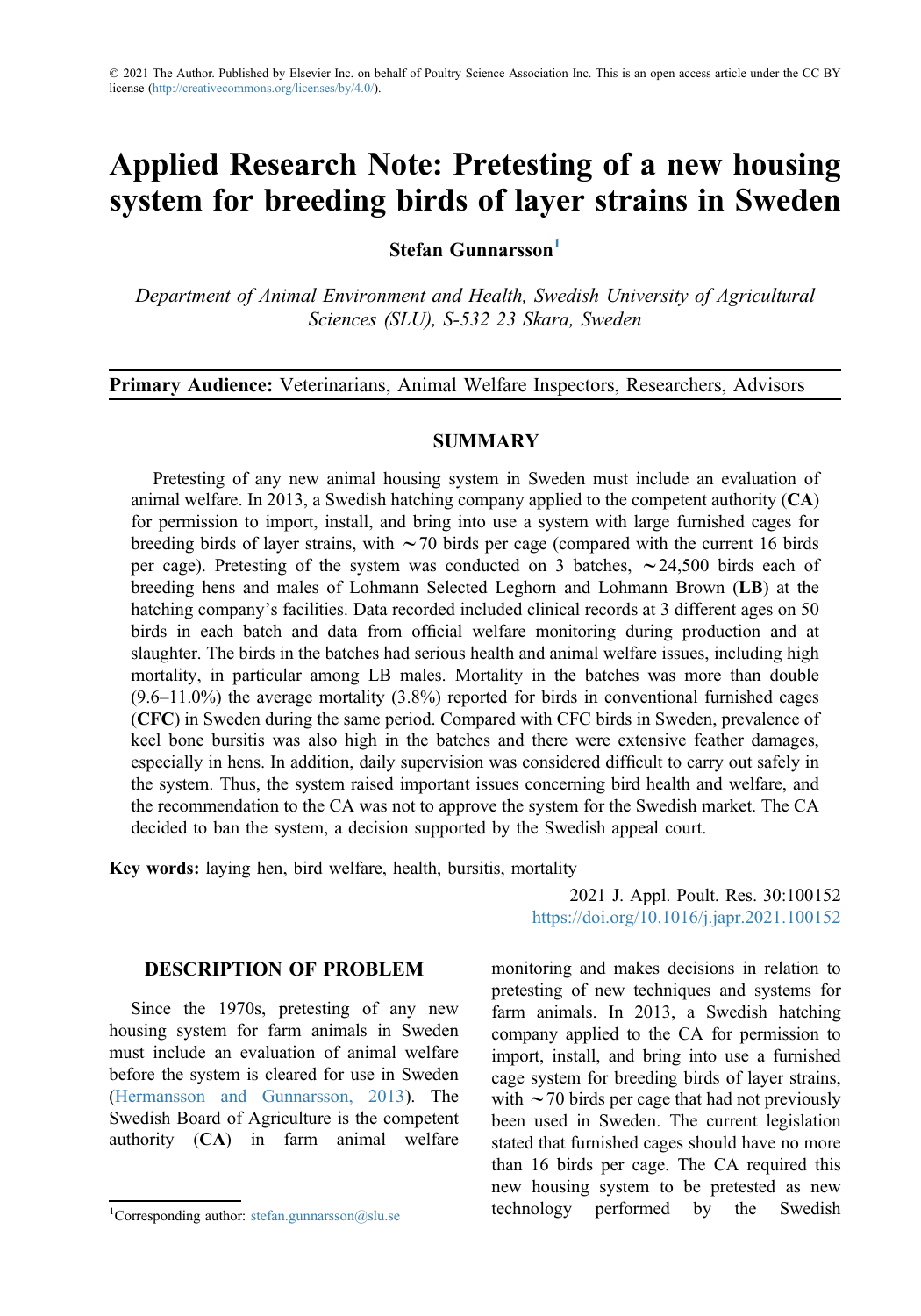| House | Batch Total |            | Hybrid | Incoming/depopulated Week of age |    | Total            | Females           | Males            | Proportion $\delta$ /? |
|-------|-------------|------------|--------|----------------------------------|----|------------------|-------------------|------------------|------------------------|
| 1     | 1           | 23,440 LSL |        | Incoming                         | 15 | 18,300           | 16,700            | 1,600            | 1:9.6                  |
|       |             |            |        | Outgoing                         | 72 | 16,930           | 15,410            | 1,520            |                        |
|       |             |            |        | Mort. $(\%)$                     |    | $7.5^{\text{A}}$ | $7.7^{\circ}$     | 5.0 <sup>D</sup> |                        |
|       |             |            | LB     | Incoming                         | 15 | 5,140            | 4,650             | 490              | 1:9.4                  |
|       |             |            |        | Outgoing                         | 72 | 4,263            | 4,004             | 259              |                        |
|       |             |            |        | Mort. $(\%)$                     |    | $17.1^{\rm B}$   | 13.9 <sup>D</sup> | $47.1^\circ$     |                        |
|       | 2           | 24,800 LSL |        | Incoming                         | 17 | 18,800           | 16,800            | 2,000            | 1:8.4                  |
|       |             |            |        | Outgoing                         | 75 | 17,361           | 15,434            | 1,927            |                        |
|       |             |            |        | Mort. $(\%)$                     |    | $7.7^{\rm B}$    | $8.1^\circ$       | 3.7 <sup>D</sup> |                        |
|       |             |            | LB     | Incoming                         | 17 | 6,000            | 5,300             | 700              | 1:7.5                  |
|       |             |            |        | Outgoing                         | 75 | 4,963            | 4,544             | 419              |                        |
|       |             |            |        | Mort. $(\%)$                     |    | $17.3^{\rm A}$   | 14.3 <sup>D</sup> | $40.1^\circ$     |                        |
| 2     | 1           | 24,100 LSL |        | Incoming                         | 15 | 18,150           | 16,000            | 2,150            | 1:7.4                  |
|       |             |            |        | Outgoing                         | 75 | 16,481           | 14,486            | 1,995            |                        |
|       |             |            |        | Mort. $(\%)$                     |    | $9.2^{\rm B}$    | $9.5^{\circ}$     | $7.2^D$          |                        |
|       |             |            | LB     | Incoming                         | 15 | 5,950            | 5,300             | 650              | 1:8.1                  |
|       |             |            |        | Outgoing                         |    | 4,974            | 4,598             | 376              |                        |
|       |             |            |        | Mort. $(\%)$                     |    | $16.4^{A}$       | $13.2^D$          | $42.2^{\circ}$   |                        |

<span id="page-1-0"></span>Table 1. Group size, hybrid, sex, and mortality (Mort.) in the three batches studied for white Lohman Selected Leghorn Converter (LSL) and Lohman Brown Converter (LB) layer strains.

<sup>A, B</sup>Values within a column with different superscripts differ significantly at  $P < 0.001$  in  $\chi^2$  testing (LSL vs LB).

<sup>C, D</sup>Values within a row with different superscripts differ significantly at  $P < 0.001$  in  $\chi^2$  testing ( $\Im$  vs  $\delta$ ).

University of Agricultural Sciences, a process described in this article. The CA decided that data recording on animal welfare and health should comprise 3 batches of production cycles, to provide sufficient information to support decision-making on the system. This article presents the animal health and welfare results from pretesting of the new housing system for breeding birds and the conclusions reached ([Gunnarsson, 2018](#page-5-1)).

# MATERIALS AND METHODS

#### Animals and Housing

This study comprised only clinical scoring of commercial birds with the general aim of ensuring good animal welfare. Owing to the expected low severity of potential welfare hazards in the context of legislation for animal experimentation the housing, this study did not require approval from the ethics committee for animal experiments as per Swedish or European Union legislation.

A cage system consisting of large furnished cages (LFC), with 73 birds per cage was installed in 2 houses on 2 separate properties, owned by a hatching company, in Western Sweden. The pretesting included 2 layer batches in house 1 (batch 1 [H1B1] and batch 2 [H1B2]) and 1 batch in house 2 (H2B1). The insulated buildings had additional heating and mechanical negative-pressure ventilation systems, and there were separate ventilation systems for gas extraction from the manure pits. Each cage has  $189.6$  cm of wire mesh  $+70.6$  cm of litter area (length), 81.8 cm (height) and width 230 cm (width), giving total available area of 59,846  $\text{cm}^2$ , or 820  $\text{cm}^2$  per bird, including  $220 \text{ cm}^2$  littered area per bird. The area of the colony nest per cage was 35 cm  $\times$  230 cm = 8,050 cm<sup>2</sup>, which corresponds to about 82 hens per m<sup>2</sup>. Each LFC had 2 feed chains of 230 cm giving available feed trough length of 12.6 cm per bird. Water was supplied by 8 nipples per cage, that is, 9 birds per nipple. Each cage had 5 metal perches (Ø 33 mm) on top of feed and water lines (i.e.,  $\sim$ 30–50 cm above cage floor), and the perch availability was at least 15 cm per bird. Wood shavings in litter areas were replaced regularly. There were 3 levels of cages, and the total height was  $\sim$  3.5 m.

Breeding parent flocks of white Lohmann Selected Leghorn Converter (LSL) and Lohmann Brown Converter (LB) were studied, and the flock information is found in [Table 1.](#page-1-0) The maximum number of birds placed per house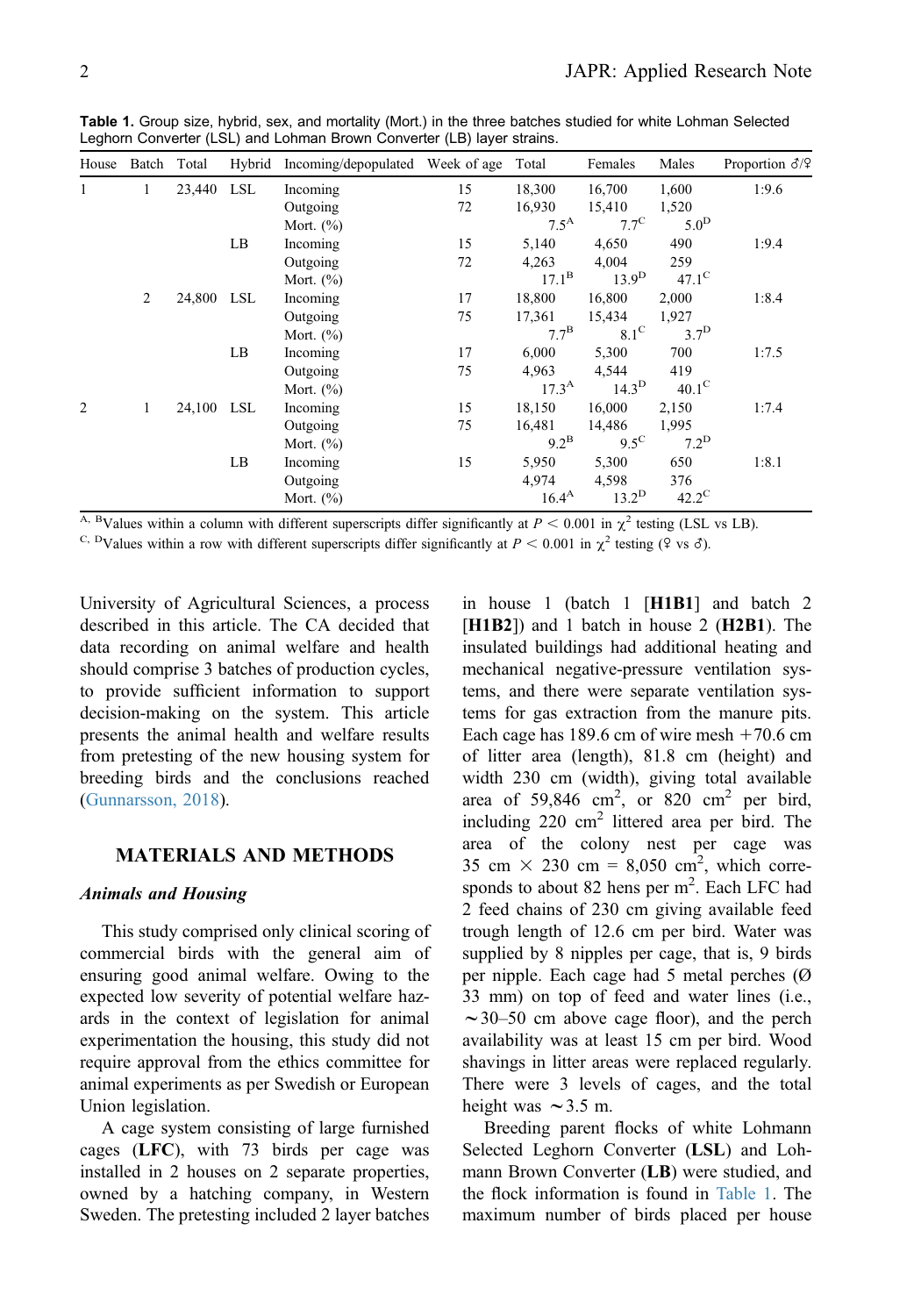was, as per application, 24,528 birds (not beaktrimmed) (i.e., 22,176 females and 2,352 males) that were housed in 336 LFC containing  $\sim$  7 males and  $\sim 66$  females ( $\sim 1:9.4$ ). The birds were fed a recommended commercial diet, and the manure was removed twice a week by mechanized rubber belts under each level of cages.

#### Data Recording

Farm staff kept daily records including mortality, but no postmortem examination of dead or culled birds was performed. Clinical bird scoring was performed at 35 to 38, 55, and 71 to 74 wk of age. Within each hybrid, 1 bird was caught and scored from selected cages, and randomization was performed at each scoring age. A modified version of methodology developed by [Gunnarsson et al. \(1995\)](#page-5-2) and the [Welfare Quality Consortium \(2009\)](#page-5-3) was used for assessing bird welfare in relation to housing and management (details in [Table 2\)](#page-3-0). Fifty randomly selected females and 4 to 6 males were scored by an experienced technician on each occasion and proportionally to number of LB and LSL birds. When applicable, chi-square  $(\chi^2)$  tests were used to investigate associations.

#### RESULTS AND DISCUSSION

#### **Mortality**

The mortality in the 3 batches studied (H1B1, H1B2, H2B1) was 9.6 to 11.0% and was significantly higher ( $\chi^2$ ,  $P < 0.05$ ) for LB birds (16.4–17.3%) than for LSL birds (7.2–9.5%) [\(Table 1](#page-1-0)). Based on reference values in the management guidelines in [Lohmann](#page-5-4) [Tierzucht GmbH \(2019\),](#page-5-4) there should have been no difference in mortality between the strains. The higher mortality observed may be partly because the space allowance for LB birds was lower in practice, as their BW can be expected to be 1.9 to 2.2 kg, compared with 1.7 to 1.9 kg for LSL as per LT, while the number of birds per cage was the same. Furthermore, mortality was significantly higher  $(\chi^2,$  $P < 0.05$ ) for LB males (40.1–47.1%) than forLB females (13.2–14.3%), whereas LSL males had significantly lower  $(\chi^2, P < 0.05)$ 

mortality (3.7–7.2%) than LSL females (7.7–9.5%) ([Table 1\)](#page-1-0). Higher numbers of males died at an early age in batches H1B2 and H2B1 compared with H1B1, although mortality was high for LB males throughout the production period in all batches ([Table 1\)](#page-1-0). The pattern of mortality in relation to gender and hybrid was similar in all 3 batches studied. No statistics on the health and mortality of layer breeding batches in Sweden were available at the time of the study. However, compared with a Swedish survey values for mortality in birds in table egg production batches in conventional furnished cages mortality  $(3.8\%$ , range:  $2.6-5.3\%$ ), mortality in the present study was almost three-fold higher (9.6–11.0%) [\(Svenska Ägg \[The](#page-5-5) [Swedish Egg Board\], 2016](#page-5-5)).

# Feather Damage

Plumage deteriorated with increasing age in all categories of birds in all batches studied [\(Table 2\)](#page-3-0). This is a common finding in other studies of feather damage and feather pecking in laying hens ([Algers et al., 1995](#page-5-6); [Gunnarsson](#page-5-2) [et al., 1995;](#page-5-2) [Bestman et al., 2017](#page-5-7)). Feather pecking depends on for example, the birds being able to pick and eat each other's feathers, but in cage systems also on the equipment and activity of the birds, which can increase wear on feathers. The feathers of the females were, as expected from the mating act, worse than those of the males, but feather damages also were common on the males. The feather damage in the system pretested in the present study was extensive and similar same across all 3 batches studied, indicating that it is partly dependent on the housing system. ([Table 2\)](#page-3-0).

#### Keel Bone Deviation

The incidence of moderate keel bone deviation (KBD) increased over time in all batches [\(Table 2\)](#page-3-0). Although moderate KBD was common (up to 28% in batch H1B1), the incidence of severe KBD was low (max. 4%). The incidence of moderate KBD was highest in H1B1 for both females and males. Moderate KBD was significantly more common in LB females (27 of 120) than in LSL females (31 of 331)  $(\chi^2; P < 0.001;$  $n = 451$ ). The prevalence of KBD, which may be due to bending or microfracturing of the sternal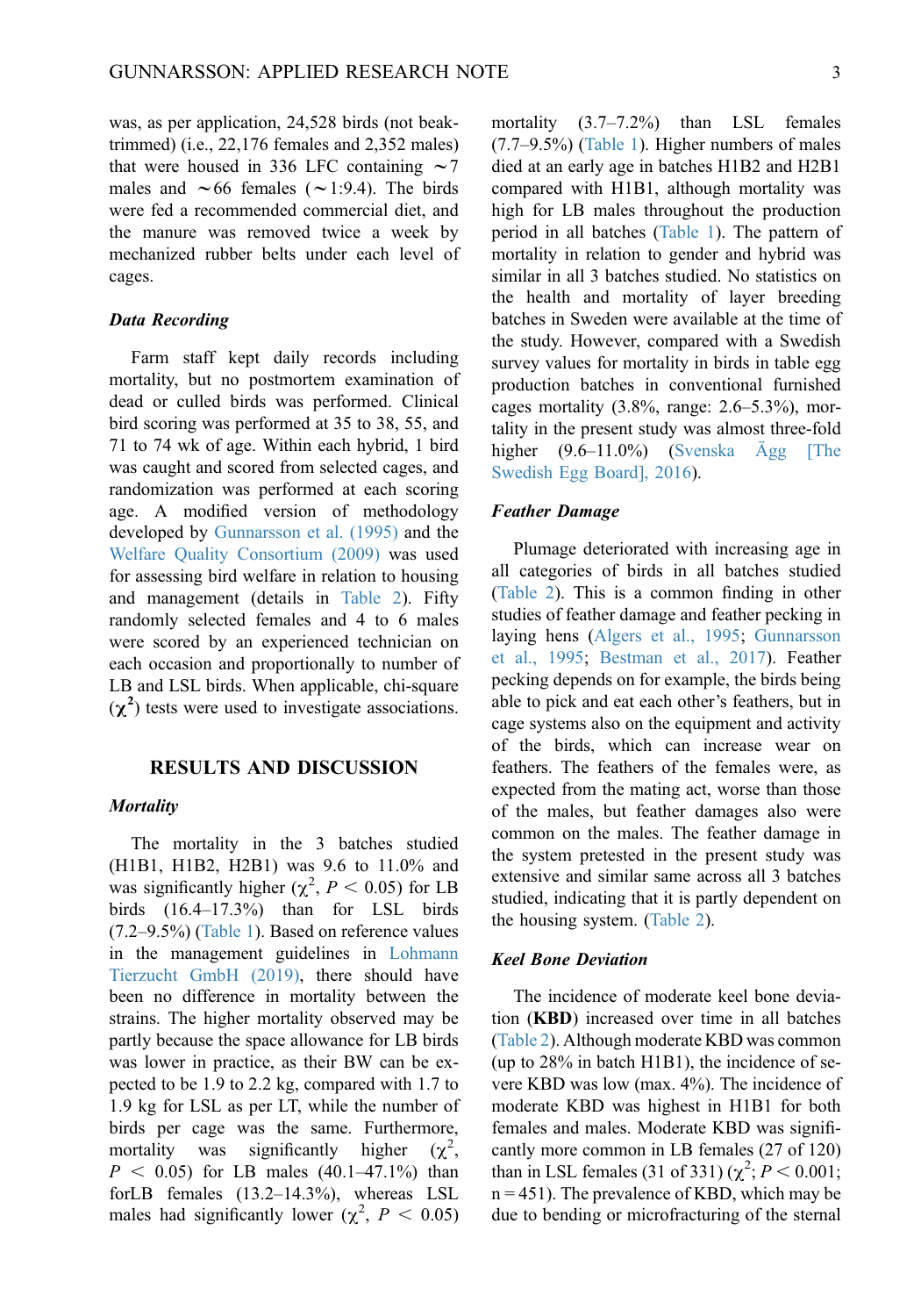<span id="page-3-0"></span>Table 2. Clinical health (%) in the hens of the three batches studied for white Lohman Selected Leghorn Converter (LSL) and Lohman Brown Converter (LB) layer strains, at different week of age (n = 50 in all groups, except H2B1 74 wk of age where  $n = 51$ ).

|                                     |                                                                     | H1B1<br>week     | H1B1<br>week     | H1B1<br>week     | H1B2<br>week   | H1B2<br>week     | H2B2<br>week     | H2B1<br>week     | H2B1<br>week   | H2B1<br>week     |
|-------------------------------------|---------------------------------------------------------------------|------------------|------------------|------------------|----------------|------------------|------------------|------------------|----------------|------------------|
| Body part                           | Score                                                               | 37               | 55               | 71               | 38             | 55               | 74               | 35               | 55             | 74               |
| Plumage/Front<br>of the neck        | No or very few feathers<br>damaged                                  | 86               | 28               | 16               | 70             | 18               | 62               | 88               | 30             | 53               |
|                                     | Few feathers damaged,<br>featherless areas $<$ 5 cm <sup>2</sup>    | 8                | 14               | 6                | 14             | 12               | 2                | 4                | 18             | 10               |
|                                     | Featherless areas $\geq$ 5 cm <sup>2</sup><br>$(< 75$ featherless)  | 6                | 26               | 28               | 4              | 16               | 10               | 0                | 12             | 8                |
|                                     | Featherless area $\geq$ 5 cm <sup>2</sup> ,<br>$($ >75 featherless) | $\boldsymbol{0}$ | 32               | 50               | 12             | 54               | 26               | 8                | 40             | 29               |
| Plumage/Head<br>back of the<br>neck | No or very few feathers<br>damaged                                  | 90               | 50               | 40               | 54             | 32               | 64               | 76               | 40             | 63               |
|                                     | Few feathers damaged,<br>featherless areas $\leq$ 5 cm <sup>2</sup> | 4                | 8                | 12               | 4              | $\overline{4}$   | 2                | 10               | 6              | 6                |
|                                     | Featherless areas $\geq$ 5 cm <sup>2</sup><br>(<75 featherless)     | 4                | 28               | 14               | 6              | 16               | 6                | 8                | 16             | 4                |
|                                     | Featherless area $\geq$ 5 cm <sup>2</sup> ,<br>$($ >75 featherless) | 2                | 14               | 34               | 36             | 48               | 28               | 6                | 38             | 27               |
| Plumage/Back                        | No or very few feathers<br>damaged                                  | 96               | 28               | 12               | 58             | 10               | 56               | 74               | 24             | 35               |
|                                     | Few feathers damaged,<br>featherless areas $\leq$ 5 cm <sup>2</sup> | $\overline{4}$   | 14               | $\overline{c}$   | 18             | 6                | 4                | 18               | 6              | 6                |
|                                     | Featherless areas $\geq$ 5 cm <sup>2</sup><br>$(< 75$ featherless)  | 0                | 22               | 4                | 12             | 12               | $\boldsymbol{0}$ | 8                | 2              | 6                |
|                                     | Featherless area $\geq$ 5 cm <sup>2</sup> ,<br>$($ >75 featherless) | $\boldsymbol{0}$ | 36               | 82               | 12             | 72               | 40               | $\boldsymbol{0}$ | 68             | 53               |
|                                     | Plumage/Wings No or very few feathers<br>damaged                    | 84               | 14               | $\boldsymbol{0}$ | 2              | $\overline{c}$   | $\boldsymbol{0}$ | 32               | 4              | $\boldsymbol{0}$ |
|                                     | Few feathers damaged,<br>featherless areas $\leq$ 5 cm <sup>2</sup> | 16               | 46               | 20               | 96             | 12               | 38               | 68               | 74             | 29               |
|                                     | Featherless areas $\geq$ 5 cm <sup>2</sup><br>$(< 75$ featherless)  | $\boldsymbol{0}$ | 38               | 70               | 2              | 62               | 40               | $\boldsymbol{0}$ | 22             | 43               |
|                                     | Featherless area $\geq$ 5 cm <sup>2</sup> ,<br>$($ >75 featherless) | 0                | 2                | 10               | 0              | 24               | 22               | $\boldsymbol{0}$ | 0              | 27               |
| Plumage/Tail                        | No or $\leq$ 5 tail feathers<br>damaged                             | 24               | $\boldsymbol{0}$ | 2                | $\overline{c}$ | $\mathbf{0}$     | $\mathbf{0}$     | 12               | 2              | 6                |
|                                     | 6-10 tail feathers damaged                                          | 40               | 8                | 4                | 32             | $\overline{4}$   | 16               | 42               | 20             | 14               |
|                                     | 9-12 tail feathers highly<br>damaged                                | 34               | 80               | 6                | 62             | 10               | 28               | 42               | 56             | 27               |
|                                     | $\geq$ 13 tail feathers highly<br>damaged and/or almost<br>bare     | 2                | 12               | 88               | 4              | 86               | 56               | 4                | 22             | 53               |
|                                     | Plumage/Breast No or very few feathers<br>damaged                   | 30               | $\mathfrak{D}$   | 8                | 2              | $\mathfrak{D}$   | 4                | 16               | $\overline{4}$ |                  |
|                                     | Few feathers damaged,<br>featherless areas $\leq 5$ cm <sup>2</sup> | 10               | 10               | $\boldsymbol{0}$ | 6              | $\boldsymbol{0}$ | 2                | 14               | 6              | 6                |
|                                     | Featherless areas $\geq 5$ cm <sup>2</sup><br>(<75 featherless)     | 18               | $\overline{4}$   | 6                | $\overline{4}$ | $\overline{c}$   | $\overline{c}$   | 14               | $\mathbf{2}$   | 6                |
|                                     | Featherless area $\geq$ 5 cm <sup>2</sup> ,<br>$($ >75 featherless) | 42               | 84               | 86               | $88\,$         | 96               | 92               | 56               | 88             | 80               |
| Plumage/Belly                       | No or very few feathers<br>damaged                                  | 80               | 20               | 10               | 40             | 24               | 48               | 60               | 20             | 29               |
|                                     | Few feathers damaged,<br>featherless areas $<$ 5 cm <sup>2</sup>    | $\overline{c}$   | 6                | $\overline{c}$   | 6              | 4                | $\boldsymbol{0}$ | 4                | $\,$ 8 $\,$    | 2                |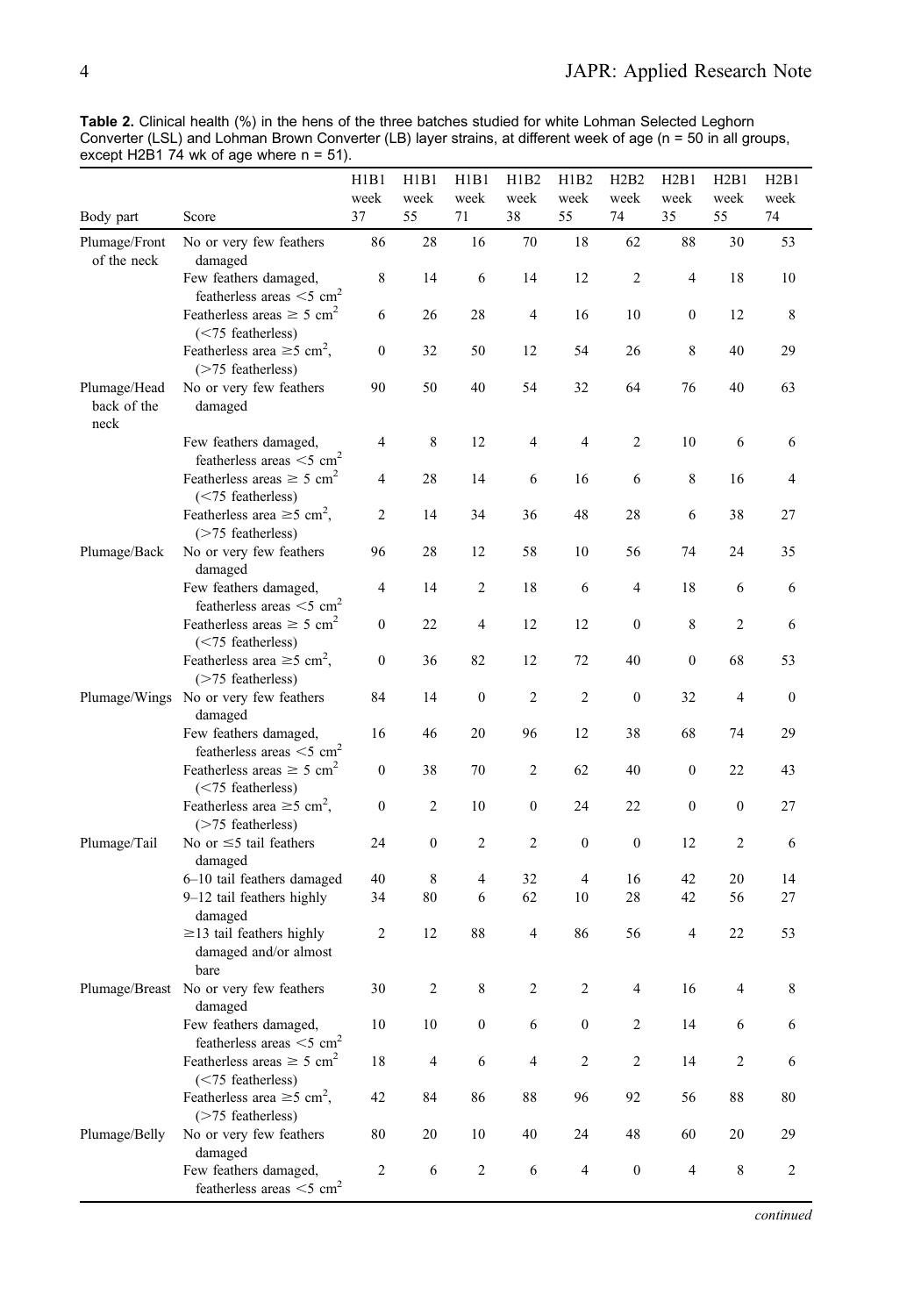| Body part              | Score                                                               | H1B1<br>week<br>37 | H1B1<br>week<br>55 | H1B1<br>week<br>71 | H1B2<br>week<br>38 | H1B2<br>week<br>55 | H2B2<br>week<br>74 | H2B1<br>week<br>35 | H2B1<br>week<br>55 | H2B1<br>week<br>74 |
|------------------------|---------------------------------------------------------------------|--------------------|--------------------|--------------------|--------------------|--------------------|--------------------|--------------------|--------------------|--------------------|
|                        | Featherless areas $\geq 5$ cm <sup>2</sup><br>$(< 75$ featherless)  | 8                  | 8                  | 6                  | 6                  | $\overline{4}$     | 6                  | 8                  | 2                  | 8                  |
|                        | Featherless area $\geq$ 5 cm <sup>2</sup> ,<br>$($ >75 featherless) | 10                 | 66                 | 82                 | 48                 | 68                 | 46                 | 28                 | 70                 | 61                 |
| Skin lesion on<br>body | No lesion                                                           | 100                | 90                 | 86                 | 98                 | 92                 | 98                 | 100                | 96                 | 98                 |
|                        | Pecking wound $\geq 0.5$ cm                                         | $\mathbf{0}$       | 6                  | 12                 | 2                  | $\overline{4}$     | 2                  | $\mathbf{0}$       | 2                  | 2                  |
|                        | Scratches                                                           | $\theta$           | $\overline{2}$     | $\theta$           | $\theta$           | 4                  | $\Omega$           | $\theta$           | 2                  | 0                  |
|                        | Other lesion                                                        | $\theta$           | 2                  | $\overline{c}$     | $\mathbf{0}$       | $\Omega$           | $\theta$           | $\theta$           | $\theta$           | 0                  |
| Keel bone<br>damage    | No deviation 0.5 cm                                                 | 86                 | 82                 | 72                 | 96                 | 92                 | 84                 | 100                | 92                 | 80                 |
|                        | Deviation 0.5-1 cm                                                  | 14                 | 18                 | 28                 | 4                  | 8                  | 12                 | $\theta$           | 8                  | 20                 |
|                        | Deviation $> 1$ cm                                                  | $\theta$           | $\theta$           | $\theta$           | $\theta$           | $\Omega$           | $\overline{4}$     | $\theta$           | $\Omega$           | $\theta$           |
| Keel bone<br>damage    | Normal                                                              | 100                | 100                | 98                 | 98                 | 90                 | 92                 | 100                | 86                 | 84                 |
|                        | <b>Bursitis</b>                                                     | $\mathbf{0}$       | $\mathbf{0}$       | 2                  | 2                  | 10                 | 8                  | $\mathbf{0}$       | 14                 | 16                 |

#### Table 2.Continued

Abbreviations: H1B1, house 1 batch 1; H1B2, house 1 batch 2; H2B1. house 2 batch 1.

bone, has increased recently, and risk factors such as genetics, feed, and housing have been identified ([Riber et al., 2018](#page-5-8)). However, the prevalence in this study was twice as high as that reported for Sweden in the 1990s ([Algers et al., 1995\)](#page-5-6), but owing to lack of more recent data, it was not possible to determine if the present welfare problem could be attributed to the LFC system.

#### Keel Bone Bursitis

Keel bone bursitis (KBB), that is, skin lesions indicating inflammation of the subcutaneous mucosal sac [\(Gunnarsson et al., 1995](#page-5-2)), was found in all batches (incidence up to 16%) [\(Table 2](#page-3-0)), and it was significantly more common in LSL females (24 of 331) than in LB females (2 of 120) ( $\chi^2$ ; P = 0.025;  $n = 451$ ). In batch H1B1, KBB was found only at 71 wk of age, but the incidence was higher in the other 2 batches and the incidence increased over time, and levels were higher than those reported in previous studies [\(Algers et al., 1995](#page-5-6); [Gunnarsson et al., 1995](#page-5-2); [Jung et al., 2019](#page-5-9)). In agreement with previous research [\(Gunnarsson](#page-5-2) [et al., 1995](#page-5-2); [Riber et al., 2018](#page-5-8)), no significant association between KBB and KBD was found  $(\chi^2)$ ;  $P = 0.44$ ; n = 451). The results of KBB in this study were confirmed in the official meat records from the Swedish Food Agency. The Swedish Food Agency considered the incidence in the flocks to be very high, that is, up to 8.3% of all slaughtered birds and up to 69% of the total number of rejections, and these findings invoked legal action from the CA. Therefore, it was concluded that the increased incidence of KBB was related to the LFC housing system studied.

#### Supervision

The system studied was complex, as the LFC were deep, and contained equipment that partly obstructed easy supervision of all birds in the group. The CA noted during inspections that "the installation of technical equipment for water supply partially hindered the staff in their ability to perform supervision satisfactorily" and that "the various cages were found to be too deep to be able to carry out satisfactory daily supervision in an acceptable manner." Furthermore, the 3 levels of cages were high (3.5 m), and the top cages could not be inspected without a ladder, which further impaired easy supervision of bird welfare and made it difficult to remove dead or sick birds from the top cages. At the inspection visit before removal of a batch for transportation to slaughter, the CA found that the staff "experienced the cages very, very difficult to empty and work in." The risk of injury to both birds and personnel was considerable. The CA concluded that it was doubtful whether daily supervision could be carried out in a satisfactory manner in the cages, while when emptying the system, there was a great risk of both birds and personnel being injured.